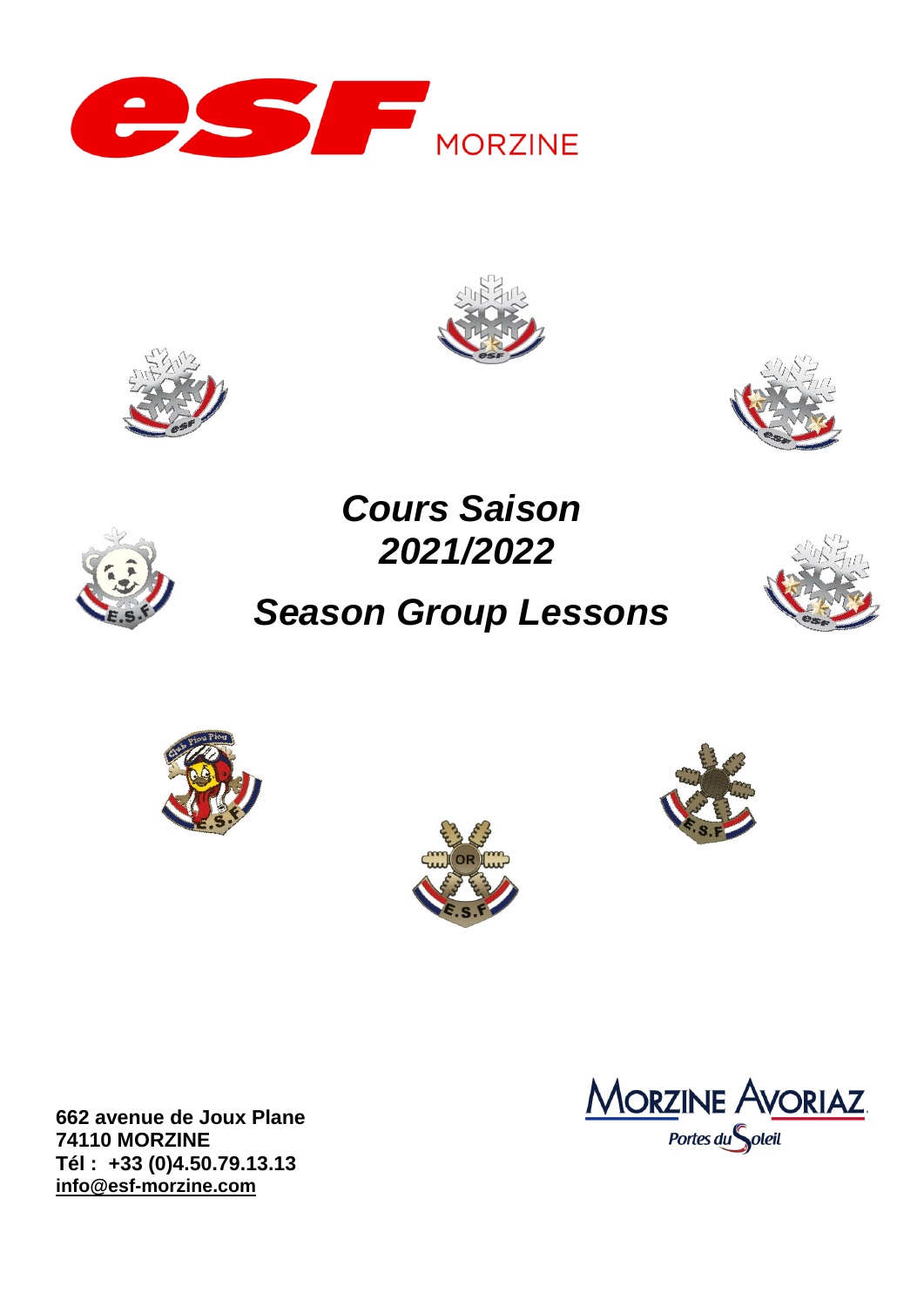

## *COURS SAISON*

## 2 Tests sont prévus dans l'hiver

## **Conditions d'inscriptions**

A partir de 4 ans révolus, jusqu'à préparation étoile d'or Fourniture d'une photo d'identité Les cours seront ouverts à partir de minimum 6 élèves de même niveau inscrits

## **Tarifs 2020/2021**

Saison : 540  $\epsilon$  pour le 1<sup>er</sup> enfant 490 € pour le 2eme enfant

### **Rendez-vous des cours**

Au jardin d'enfants pour les niveaux Piou Piou, Ourson et Flocon Au bas du téléphérique du Pleney pour les autres niveaux

## **Un dossard sera remis à chaque enfant, il le conservera toute la saison. Un caution de 20 € est demandée.**

## *SEASON GROUP LESSONS*

2 Tests will be organized during the winter

#### **Conditions to register**

From 4 years old, up to gold star level Provide an ID photo The groups require a minimum of 6 pupils per level

#### **Prices: 2021/2022**

Season: **540 €** for the 1st child 490  $\in$  for the 2<sup>nd</sup> child

#### **Meeting point**

Please meet at the children's garden for the piou piou, teddy bear and snowflake levels. Please meet at the bottom of the Pleney for the other levels.

**A bib will be given to each children, to keep all season. A 20 € deposit will be requested**